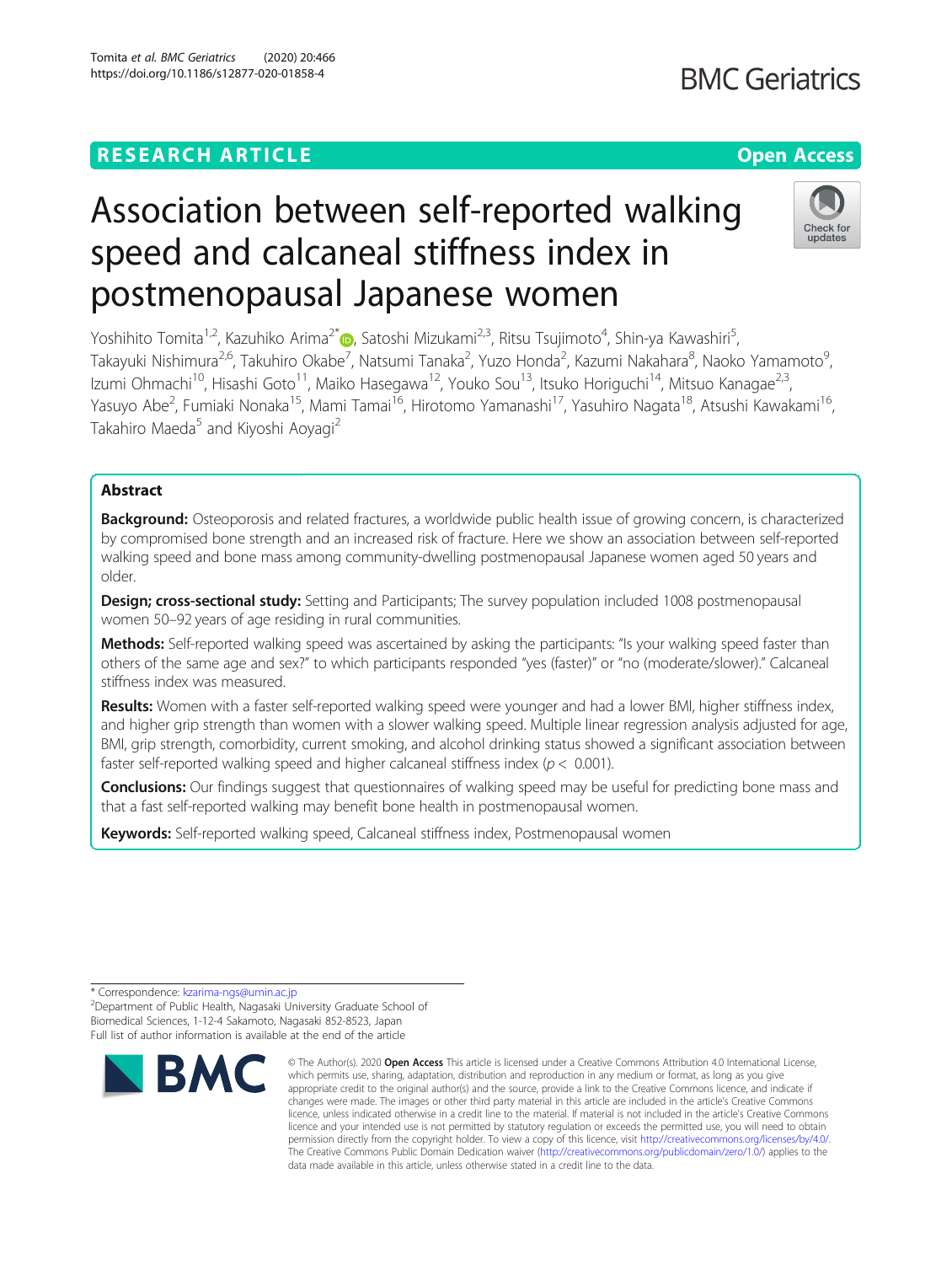#### Brief summary

Faster walking speed was related to higher calcaneal stiffness index after adjusting for age, BMI, grip strength, comorbidities, smoking, and alcohol drinking in postmenopausal Japanese women.

#### Background

Osteoporosis and related fractures comprise a major life-threatening issue for elderly individuals worldwide [[1\]](#page-4-0). This issue is particularly serious in Japan, which has the highest life expectancy worldwide. The prevalence of osteoporosis is significantly higher in women than in men [[2\]](#page-4-0). Therefore, maintaining or improving the bone quality of elderly women has become of increased interest in recent years.

A low bone mass is associated with osteoporosis, defined as a skeletal disorder characterized by compromised bone strength predisposing a person to an increased risk of fracture. It is important to acknowledge a common misconception that osteoporosis is always the result of bone loss [[3\]](#page-4-0). Quantitative ultrasonography (QUS) is reportedly useful for evaluating bone mass. Although the diagnosis of osteoporosis is commonly based on measurements taken on dual energy X-ray absorptiometry, which has been considered the gold standard, [[4,](#page-4-0) [5](#page-4-0)] QUS is now widely used because it is a nonionizing and low-cost method against osteoporosis [\[6](#page-4-0)]. Moreover, also phalangeal quantitative ultrasound have been recently associated to fracture risk and poor bone health [[7,](#page-4-0) [8\]](#page-4-0).

Gait speed may be a simple and accessible indicator of health in the older person [[9\]](#page-4-0). Moreover, it is featured in emerging consensus definitions of sarcopenia and frailty [[10,](#page-4-0) [11\]](#page-4-0). A slower usual walking speed is a risk factor for adverse outcomes, including decreased activities of daily living, [\[12](#page-4-0)] falls and institutionalization, [[13\]](#page-4-0) and fracture and cognitive decline [\[14](#page-4-0)].

However, measuring walking speed requires observer training and more time than simply asking a person to self-report their customary walking speed. Moreover, not all research studies involve face-to-face contact with study participants and not all research and clinical settings have the space to set up a walking course. In addition, an older person may temporarily lack the ability to complete a walking assessment during periods of acute illness, injury, or hospitalization. Therefore, an alternative approach to characterizing customary walking speed would be valuable in settings in which direct measurements are not feasible.

Increased stress on the bone during physical activity could stimulate maintained or increased bone density [[15\]](#page-4-0). However, the role of customary physical activity such as walking has remained inconclusive  $[16]$ . Walking speed was shown to contribute to bone health in women over 60 years of age [[17\]](#page-4-0). Increased walking speed increases the vertical ground reaction force [[18\]](#page-5-0); thus, daily brisk walking might contribute to bone health [\[17](#page-4-0)]. Self-reported walking speed is strongly associated with measured walking speed among community-dwelling people [\[19](#page-5-0)]. We hypothesized that fast self-reported walking speed could increase the vertical ground reaction force and increase bone stress, which may positively affect bone health.

To date, the effect of self-reported walking speed on bone mass has not been well studied. Thus, this study aimed to assess the association of self-reported walking speed with bone mass among community-dwelling Japanese postmenopausal women aged 50 years and older.

#### Methods

Participants voluntarily enrolled in the study. Written consent forms were available in Japanese to ensure comprehensive understanding, and each participant provided informed consent. This study was approved by the Ethics Committee for Human Use of Nagasaki University (project registration no. 14051404).

The survey population included 1012 postmenopausal women 50–92 years of age residing in rural communities in Goto city in western Japan who underwent a general medical check-up in 2014 and 2016 as recommended by the Japanese government. All participants had sufficient cognitive function to complete the questionnaire.

Trained interviewers obtained information about the participants' clinical characteristics. Comorbidity data including heart disease, lung disease, stroke, or diabetes mellitus (DM) were also collected.

Self-reported walking speed was ascertained by asking the participants: "Is your walking speed faster than others of the same age and sex?" Participants responded "yes (faster)" or "no (slower)." This was one of the four walking speed questions related to true walking speed [[20](#page-5-0)].

Broadband ultrasound attenuation (BUA; dB/MHz) and speed of sound (SOS; m/s) through the right calcaneal bone were measured using an Achilles ultrasound bone densitometer (GE Lunar Corp., Madison, WI, USA). Calcaneal stiffness index, a function of BUA and SOS, was automatically calculated by the scanner software according to the following formula: [\[21](#page-5-0)] Stiffness index =  $(0.367 \times BUA) + (0.28 \times SOS) - 420$ .

Patient body weight and height while wearing light clothing were measured using an automatic body composition analyzer (BF-220; Tanita, Tokyo, Japan), and body mass index (BMI) (kg/m<sup>2</sup>) was calculated.

Grip strength was recorded as the grip strength from two measurements performed with each hand using a handgrip dynamometer (Smedley, Matsumiya Ika Seiki Seisakujo, Tokyo, Japan); the maximum value as used in the analysis.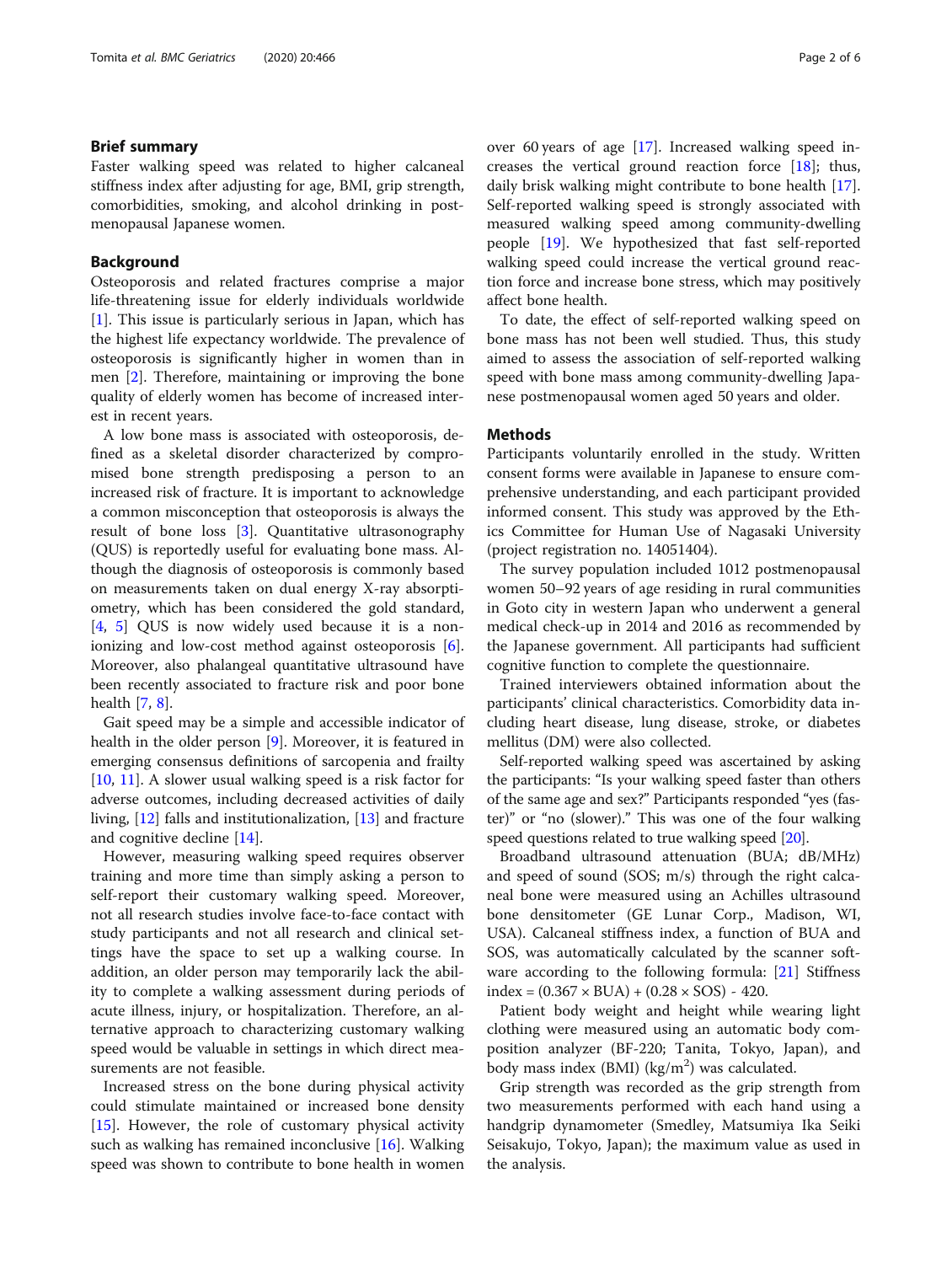#### Statistical analysis

Women with missing values for any variables were excluded from analysis, leaving 1008 women for our analysis. Comparisons of age, BMI, stiffness index, grip strength, comorbidities, current smoking, and current alcohol drinking between subjects with faster versus slower self-reported walking speeds were performed using Student's t-test for continuous variables or the chi-square test for nominal variables.

Multiple linear regression analysis was used to explore the effects of faster self-reported walking speed on calcaneal stiffness index with the adjustment for age, BMI, grip strength, comorbidity, current smoking, and current alcohol drinking.

Values of  $p < 0.05$  were considered significant. All statistical analyses were performed using SPSS software version 20 (SPSS Inc., Chicago, IL, USA).

#### Results

The subjects' characteristics are shown in Table 1. The mean age, BMI, stiffness index, and grip strength were 69.1 years,  $22.8 \text{ kg/m}^2$ , 66.3, and 20.8 kg, respectively. Sixteen percent of the cohort had at least one comorbidity, 2% were current smokers, and 12% were current drinkers. The prevalence of faster self-reported walking speed was 41.5% (418/1008).

Table [2](#page-3-0) compares the variables between subjects with faster versus slower self-reported walking speeds. Women with a faster self-reported walking speed were younger and had a lower mean BMI, higher stiffness index, and higher grip strength than those with a slower self-reported walking speed ( $p < 0.05$ ).

Multiple linear regression analysis adjusted for age, BMI, grip strength, comorbidities, current smoking, and current alcohol drinking showed a significant association between faster self-reported walking speed and higher calcaneal stiffness index ( $p < 0.001$ ) (Table [3\)](#page-3-0).

#### **Table 1** Participants' characteristics  $(N = 1008)$

| Variable                              | Mean ± standard<br>deviation | Range        |
|---------------------------------------|------------------------------|--------------|
| Age (years)                           | $69.1 \pm 8.4$               | $50 - 92$    |
| Body mass index (kg/m <sup>2</sup> )  | $22.8 \pm 3.4$               | 14.3-40.7    |
| Stiffness index                       | $66.3 \pm 12.9$              | 29.2-119.6   |
| Grip strength (kg)                    | $20.8 \pm 5.2$               | $2.5 - 35.3$ |
|                                       | Number (%)                   |              |
| One or more comorbidity <sup>a</sup>  | 160 (15.9)                   |              |
| Current smoking                       | 22(2.2)                      |              |
| Current alcohol drinking              | 119 (11.8)                   |              |
| Faster self-reported walking<br>speed | 418 (41.5)                   |              |

<sup>a</sup>Heart disease, lung disease, stroke, or diabetes mellitus

#### **Discussion**

#### Stiffness index and self-reported walking speed

Women with a faster self-reported walking speed had a higher mean stiffness index than those with a slower self-reported walking speed after the adjustment for age, BMI, grip strength, comorbidities, current smoking, and current alcohol drinking. A previous study showed that self-reported walking speed is a good marker of mea-sured walking speed [\[19](#page-5-0)]. Self-reported walking speed is a useful measurement when the use of actual walking speed is not feasible. Cross-sectional studies have reported that calcaneus bone quality in elderly women is significantly associated with walking speed, stride length, and total number of steps [\[17](#page-4-0), [22](#page-5-0)]. Increased walking speed caused a significant increase in activities of the lumbar erector spine, biceps femurs, and medial gastrocnemius; lumbar motion; and vertical ground reaction force in the loading response and mid-stance phases [[18\]](#page-5-0). Therefore, women with a faster self-reported walking speed may be placing an increased mechanical strain on bone due to an increased vertical ground reaction force and consequently gain bone mass.

#### Stiffness index and age

In this study, older age was associated with a lower stiffness index in postmenopausal women. This result supports that of a previous study that calcaneus stiffness index significantly decreased with aging [\[23\]](#page-5-0). Gregg et al. reported that, in addition to age-related bone loss, menopause-related acceleration of a loss of stiffness index appears to occur in the perimenopausal period [[24\]](#page-5-0). This result suggests that measuring and maintaining bone mass is important in postmenopausal women.

#### Stiffness index and BMI

The present study showed that a higher BMI was associated with a higher stiffness index in postmenopausal women. A higher BMI was associated with a higher stiffness index, similar to previous reports [[23\]](#page-5-0). However, since obesity (a high BMI) is a major risk factor for cardiovascular disease and DM, maintaining a healthy BMI is recommended to support general health.

#### Stiffness index and grip strength

In this study, a stronger grip strength was associated with a higher stiffness index in postmenopausal women. Previous studies demonstrated a relationship between stronger grip strength and a higher stiffness index [\[25](#page-5-0)]. Poor physical performance in elderly people may be reduced due to mechanical strain on bone resulting from reduced physical activity, [[26](#page-5-0)] leading to a bone mass reduction. These results suggest a strong role of maintaining muscular strength for preventing bone loss in healthy and functionally independent elderly people.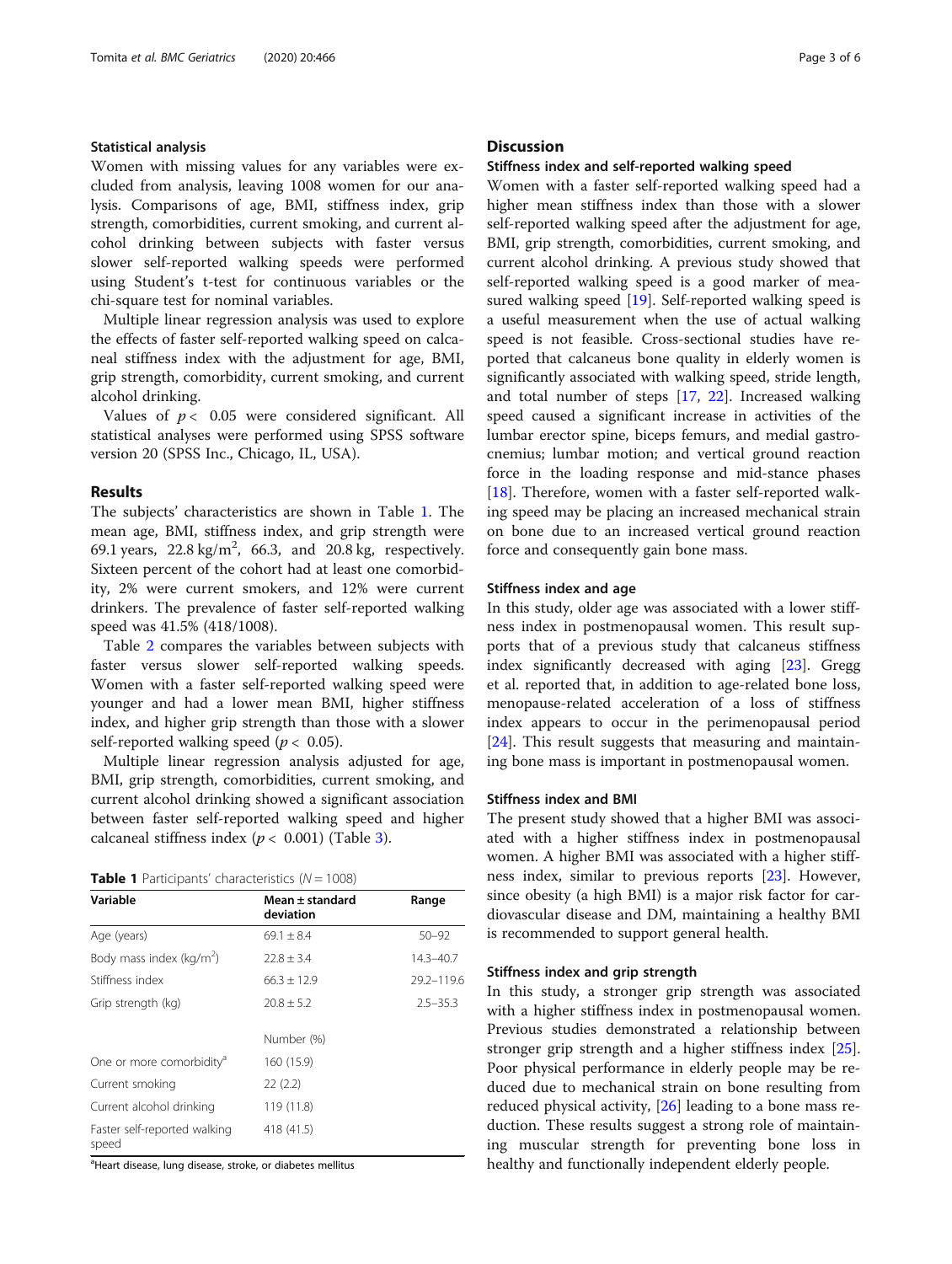<span id="page-3-0"></span>Table 2 Comparison of variables between subjects with faster versus slower self-reported walking speed ( $N = 1008$ )

| Variable                             | Faster $(n = 418)$ | Slower ( $n = 590$ ) | P value <sup>b</sup> |
|--------------------------------------|--------------------|----------------------|----------------------|
| Age (years)                          | $68.4 \pm 8.0$     | $69.6 \pm 8.6$       | 0.030                |
| Body mass index ( $kg/m2$ )          | $22.3 \pm 3.1$     | $23.1 \pm 3.6$       | < 0.001              |
| Stiffness index                      | $68.5 \pm 12.4$    | $64.8 \pm 13.1$      | < 0.001              |
| Grip strength (kg)                   | $21.6 + 4.8$       | $20.2 \pm 5.3$       | < 0.001              |
| One or more comorbidity <sup>a</sup> | 50 (12.0)          | 110(18.6)            | 0.004                |
| Current smoking                      | 8(1.9)             | 14(2.4)              | 0.623                |
| Current alcohol drinking             | 58 (13.9)          | 61(10.3)             | 0.086                |

Data are shown as mean  $\pm$  standard deviation or number (%) <sup>a</sup>Heart disease, lung disease, stroke, or diabetes mellitus

**bStudent's t-test was used to analyze continuous variables; the chi-square test was used to analyze categorical variables** 

#### Bone mass and comorbidities (heart disease, lung disease, stroke, DM)

Patients with chronic heart failure had a lower reported bone mass than those without it [[27](#page-5-0)]. The prevalence of osteoporosis is reportedly higher in patients with chronic obstructive pulmonary disease than in healthy subjects. Bone mass losses were greatest among patients with severe lung disease [\[28](#page-5-0)]. At 1 year of follow-up, a decreased bone strength index was reported in chronic stroke patients [[29\]](#page-5-0). Several factors reportedly affect bone quality (and mass) in patients with DM, mainly due to reduced bone turnover [\[30\]](#page-5-0). Although our multiple linear regression analysis adjusted for such comorbidities, no significant difference was noted. Further studies, including other potential confounders, are needed to clarify the associations between comorbidities and bone mass.

#### Stiffness index and smoking and alcohol drinking

Several studies indicated that smoking and alcohol consumption influence bone loss, although others did not confirm these findings [[31](#page-5-0)]. In the present study, current smoking and current alcohol drinking was selected as explanatory variables on stiffness index in the multiple

regression model. Few subjects were current smokers (2.1%) or current drinkers (11.9%). Thus, smoking and alcohol consumption appeared not to have a major influence on stiffness index in this study.

#### **Limitations**

This study has several limitations. First, because actual walking speed was not measured, the relationship between actual walking speed and self-reported walking speed could not be examined directly in this subject. Second, because this study was conducted in a crosssectional setting, these results do not show a causal relationship. Longitudinal studies are required to establish causal relationships between self-reported walking speed and bone mass. Third, the study subjects were community-dwelling residents who voluntarily attended a health examination, contributing to selection bias. It might suggest that the subject's awareness of health may be higher than that in non-attendants. Therefore, our results can't be adapted to the general population. Fourth, the present results were obtained from only Japanese women; therefore, it is not possible to extrapolate the results to men or individuals of other ethnicities. Fifth, potential confounders that can affect self-reported walking

Table 3 Association between faster self-reported walking speed and calcaneal stiffness index: results of multiple regression analysis adjusted for age, body mass index, grip strength, comorbidities, current smoking, and current alcohol drinking ( $N = 1008$ )

| <b>Variables</b>                     | В        | 95% confidence interval | P value |
|--------------------------------------|----------|-------------------------|---------|
| Faster self-reported walking speed   | 2.936    | 1.471-4.401             | < 0.001 |
| Adjusted factors                     |          |                         |         |
| Age (years)                          | $-0.564$ | $-0.665 - -0.462$       | < 0.001 |
| Body mass index (kg/m <sup>2</sup> ) | 0.434    | $0.223 - 0.645$         | < 0.001 |
| Grip strength (kg)                   | 0.283    | $0.120 - 0.447$         | 0.001   |
| One or more comorbidity <sup>a</sup> | 1.057    | $-0.939 - 3.052$        | 0.299   |
| Current smoking                      | $-0.244$ | $-5.150 - 4.662$        | 0.922   |
| Current alcohol drinking             | - 0.986  | $-3.233 - 1.260$        | 0.389   |

<sup>a</sup>Heart disease, lung disease, stroke or diabetes mellitus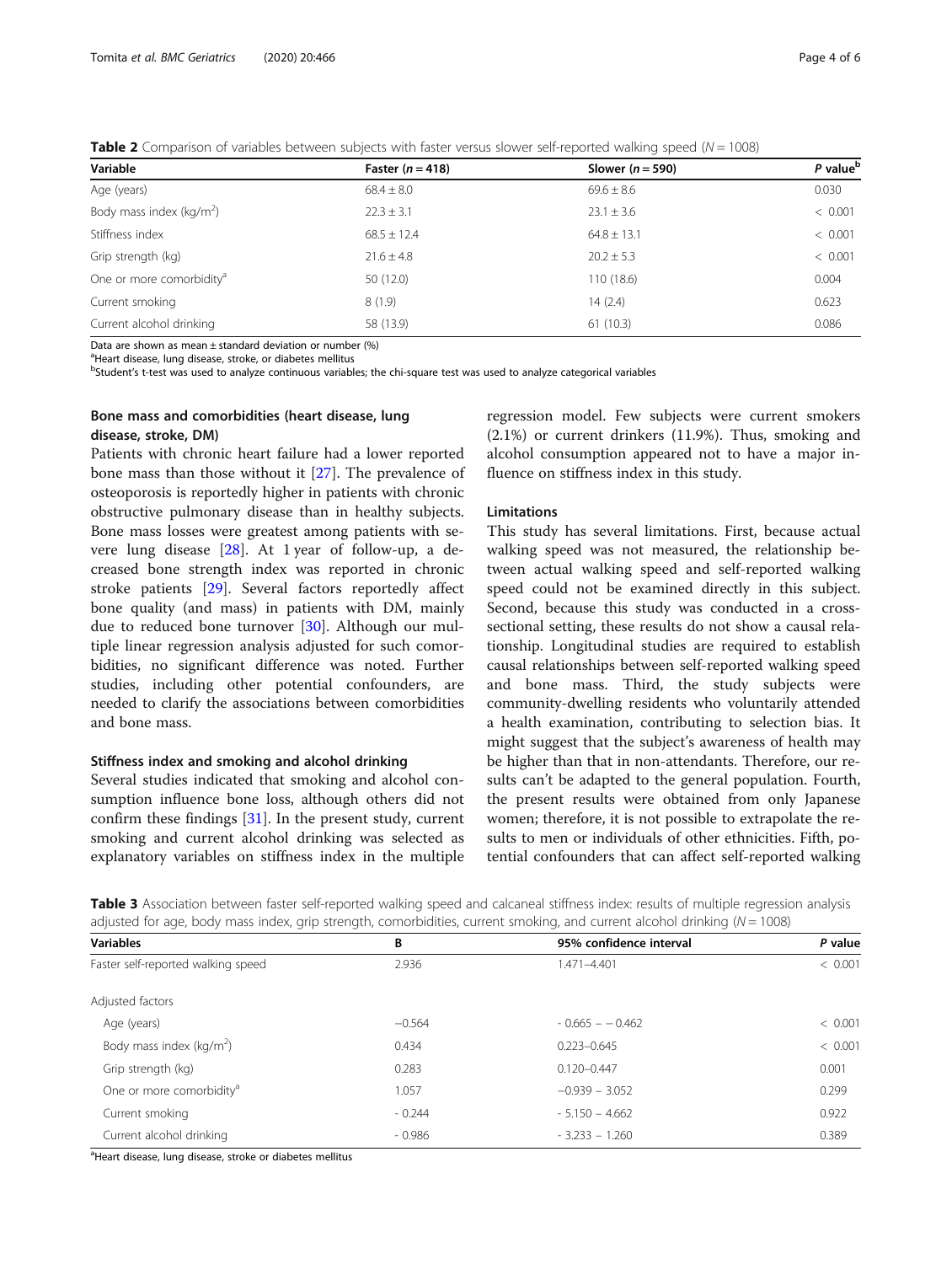<span id="page-4-0"></span>speed and decreased bone mass, such as a sedentary lifestyle, vitamin D deficiency, low calcium intake, secondary hyperparathyroidism, peripheral nerve dysfunction, disorders of skeleton, vertebral osteoarthrosis, kyphosis, current medications, years after menopause, and renal insufficiency, were unavailable for participants in this study.

### Conclusions

Our findings suggest that questionnaires of walking speed may be useful for predicting bone mass and that a fast self-reported walking speed may benefit bone health and contribute to a high bone mass in postmenopausal women.

#### Abbreviations

BUA: Broadband ultrasound attenuation; BMI: Body mass index; DM: Diabetes mellitus; QUS: Quantitative ultrasonography; SOS: Speed of sound

#### Acknowledgements

We would like to thank the study participants and Goto City Office for their assistance in carrying out the Nagasaki Islands Study.

#### Authors' contributions

KA1 (Kazuhiko Arima), MT, HY, YN, AK, TM and KA2 (Kiyoshi Aoyagi) designed the study. YN, AK, TM and KA2 secured funding. YT collected and analysed the data and drafted the manuscript. KA1 supervised and assisted with data collection, data analysis, and manuscript preparation. SM, RT, SK, TN, TO, NT, YH, KN, NY, IO, HG, MH, YS, IH, MK, YA, FN, MT and HY advised on study design and data analysis and edited the manuscript. All authors read and approved the final manuscript.

#### Funding

The manuscript does not contain any individual person's data in any form.

#### Availability of data and materials

The datasets obtained and/or analysed during the current study are not publicly available as the datasets are highly detailed and we are planning to publish more papers using the same dataset. The datasets are available from the corresponding author on reasonable request.

#### Ethics approval and consent to participate

All procedures performed in studies involving human participants were in accordance with the ethical standards of the institutional and/or national research committee and with the 1964 Helsinki declaration and its later amendments or comparable ethical standards. Participants voluntarily enrolled in the study. Written consent forms were available in Japanese to ensure comprehensive understanding, and each participant provided informed consent. This study was approved by the Ethics Committee for Human Use of Nagasaki University (project registration no. 14051404).

#### Consent for publication

Not applicable.

#### Competing interests

The authors declare that they have no competing interests.

#### Author details

<sup>1</sup>School of Rehabilitation, Department of Physical Therapy, Tokyo Professional University of Health Sciences, Tokyo, Japan. <sup>2</sup> Department of Public Health, Nagasaki University Graduate School of Biomedical Sciences, 1-12-4 Sakamoto, Nagasaki 852-8523, Japan. <sup>3</sup>Department of Rehabilitation, Nishi-Isahaya Hospital, Isahaya, Japan. <sup>4</sup>Department of Orthopedic Surgery, Nagasaki University Graduate School of Biomedical Sciences, Nagasaki, Japan. 5 Department of Community Medicine, Nagasaki University Graduate School of Biomedical Sciences, Nagasaki, Japan. <sup>6</sup>Department of Human Science, Faculty of Design, Kyushu University, Fukuoka, Japan. <sup>7</sup>Department of

Rehabilitation, Faculty of Health Sciences, Tokyo Kasei University, Saitama, Japan. <sup>8</sup>Faculty of Health Science, Kumamoto Health Science University, Kumamoto, Japan. <sup>9</sup>Department of Health Science, Faculty of Medicine Kagoshima University, Kagoshima, Japan. <sup>10</sup>Department of Health Science, Nagasaki University Graduate School of Biomedical Sciences, Nagasaki, Japan. <sup>11</sup>Ken-Hoku Health Care Office, Nagasaki, Japan. <sup>12</sup>Medical Policy Division, Nagasaki Prefectural Government, Nagasaki, Japan. 13Ken-Nan Health Care Office, Nagasaki, Japan. 14Center for Public Relations Strategy, Nagasaki University, Nagasaki, Japan. <sup>15</sup>Department of island and rural medical research, Nagasaki University Graduate School of Biomedical Sciences, Nagasaki, Japan. 16Department of Immunology and Rheumatology, Nagasaki University Graduate School of Biomedical Sciences, Nagasaki, Japan. <sup>17</sup>Department of Clinical Medicine, Institute of Tropical Medicine, Nagasaki University, Nagasaki, Japan. 18Center for Comprehensive Community Care Education, Nagasaki University Graduate School of Biomedical Sciences, Nagasaki, Japan.

#### Received: 14 April 2020 Accepted: 30 October 2020 Published online: 11 November 2020

#### References

- 1. Riggs BL, Melton LJ 3rd. The worldwide problem of osteoporosis: insights afforded by epidemiology. Bone. 1995;17(5 Suppl):505s–11s.
- 2. Yoshimura N, Muraki S, Oka H, Mabuchi A, En-Yo Y, Yoshida M, et al. Prevalence of knee osteoarthritis, lumbar spondylosis, and osteoporosis in Japanese men and women: the research on osteoarthritis/osteoporosis against disability study. J Bone Miner Metab. 2009;27(5):620–8.
- 3. Osteoporosis prevention, diagnosis, and therapy. JAMA 2001, 285(6):785–795.
- 4. Boyer KA, Kiratli BJ, Andriacchi TP, Beaupre GS. Maintaining femoral bone density in adults: how many steps per day are enough? Osteoporos Int. 2011;22(12):2981–8.
- 5. Kanis JA, Delmas P, Burckhardt P, Cooper C, Torgerson D. Guidelines for diagnosis and management of osteoporosis. The European Foundation for Osteoporosis and Bone Disease. Osteoporos Int. 1997;7(4):390–406.
- 6. Njeh CF, Boivin CM, Langton CM. The role of ultrasound in the assessment of osteoporosis: a review. Osteoporos Int. 1997;7(1):7–22.
- 7. Catalano A, Morabito N, Basile G, Fusco S, Castagna G, Reitano F, et al. Fracture risk assessment in postmenopausal women referred to an Italian center for osteoporosis: a single day experience in Messina. Clin Cases Miner Bone Metab. 2013;10(3):191–4.
- Catalano A, Gaudio A, Agostino RM, Morabito N, Bellone F, Lasco A. Trabecular bone score and quantitative ultrasound measurements in the assessment of bone health in breast cancer survivors assuming aromatase inhibitors. J Endocrinol Investig. 2019;42(11):1337–43.
- 9. Studenski S, Perera S, Patel K, Rosano C, Faulkner K, Inzitari M, et al. Gait speed and survival in older adults. Jama. 2011;305(1):50–8.
- 10. Clegg A, Young J, Iliffe S, Rikkert MO, Rockwood K. Frailty in elderly people. Lancet. 2013;381(9868):752–62.
- 11. Cruz-Jentoft AJ, Bahat G, Bauer J, Boirie Y, Bruyere O, Cederholm T, et al. Sarcopenia: revised European consensus on definition and diagnosis. Age Ageing. 2019;48(1):16–31.
- 12. Vermeulen J, Neyens JC, van Rossum E, Spreeuwenberg MD, de Witte LP. Predicting ADL disability in community-dwelling elderly people using physical frailty indicators: a systematic review. BMC Geriatr. 2011;11:33.
- 13. Abellan van Kan G, Rolland Y, Andrieu S, Bauer J, Beauchet O, Bonnefoy M, et al. Gait speed at usual pace as a predictor of adverse outcomes in community-dwelling older people an International Academy on Nutrition and Aging (IANA) Task Force. J Nutr Health Aging. 2009;13(10):881–9.
- 14. Cooper R, Kuh D, Cooper C, Gale CR, Lawlor DA, Matthews F, et al. Objective measures of physical capability and subsequent health: a systematic review. Age Ageing. 2011;40(1):14–23.
- 15. Howe TE, Shea B, Dawson LJ, Downie F, Murray A, Ross C et al: Exercise for preventing and treating osteoporosis in postmenopausal women. Cochrane Database Syst Rev 2011;7:Cd000333. [https://doi.org/10.1002/14651858.](https://doi.org/10.1002/14651858.CD000333.pub2) [CD000333.pub2.](https://doi.org/10.1002/14651858.CD000333.pub2)
- 16. Martyn-St James M, Carroll S. Meta-analysis of walking for preservation of bone mineral density in postmenopausal women. Bone. 2008;43(3):521–31.
- 17. Sun W, Watanabe M, Tanimoto Y, Kono R, Saito M, Hirota C, et al. Assessment of the best gait parameter in relation to bone status in community-dwelling young-old and old-old women in Japan. Arch Gerontol Geriatr. 2009;49(1):158–61.